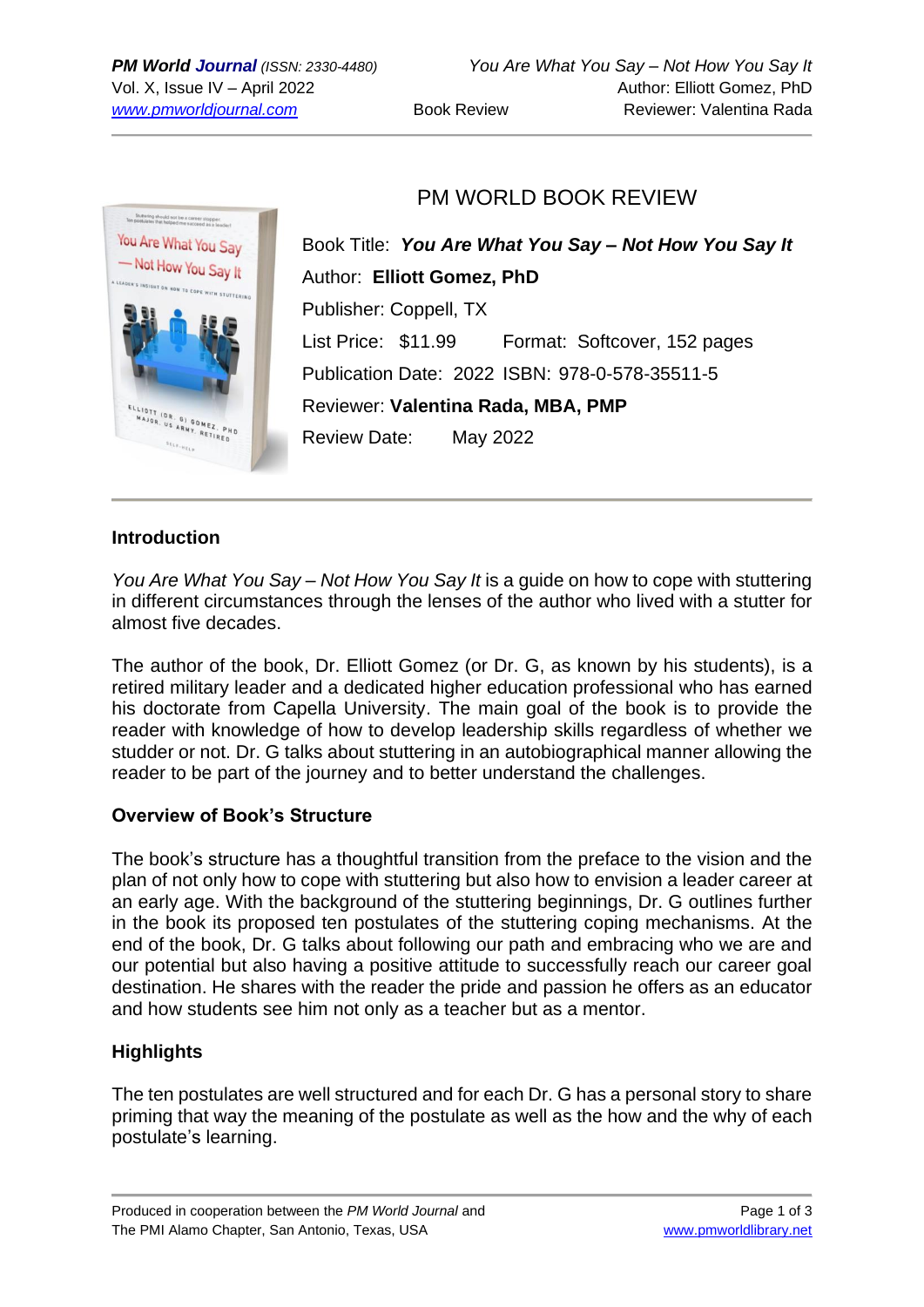The first postulate talks about the acceptance of stuttering by identifying the problem and self-acceptance. The next postulate is about being open and letting others know about the stuttering, which leads to the third postulate of finding that "safe zone" of family and friends who would not judge but accept us for who we are, a what's called "non-judgment zone". The fourth postulate talks about avoiding difficult words or rehearsing preplanned speeches with the idea of being prepared for the unexpected. The fifth postulate is about engaging in public speaking and facing the fear of it.

The sixth postulate is about speaking with courage and not being embarrassed about what others think. That leads to the seventh postulate of visualizing yourself as someone else and looking for models in public speaking to follow. The eighth postulate addresses how we should look for others who stutter and listen to the way they speak or act. The ninth postulate is about how to focus our energy on what really matters and when it is needed, like before public speaking events. Finally, the tenth postulate is about focusing on and exploiting our strengths.

#### **Highlights: What I liked!**

I really enjoyed reading about Dr. G's personal experiences with stuttering; each of the experiences he shares has a meaning and is meant to articulate on each of the ten postulates. For instance, his way of letting the soldiers know about stuttering under his "Who I am" presentation is a practical way to communicate with others about who we are in an informal manner. Although sharing personal experiences presents some vulnerability risks, Dr. G embraced them and allows the reader to be part of his story and be to a degree the "unmet" friend.

Another aspect I enjoyed throughout the book was that each chapter starts with a quote from either writers, philosophers, or celebrities. This concept transgresses the reader into a deeper mindset and makes it reflect before reading the upcoming postulate. Each quote is a thoughtful preamble of the experiences Dr. G is about to share.

#### **Who might benefit from the Book?**

The book can be beneficial to anyone who stutters or not.

### **Conclusion**

Although at first, I was confused about the title of the book and its possible audience, I soon understood that the idea is not only about overcoming a speech impediment but rather the determination and willingness to accomplish something in life and Dr. G's hope and desire to inspire and motivate others to be successful regardless of the challenges they would need to overcome.

From my perspective, this book is rather a guide on how to be resilient and find ways to accomplish our goals either professional or personal regardless of the challenges.